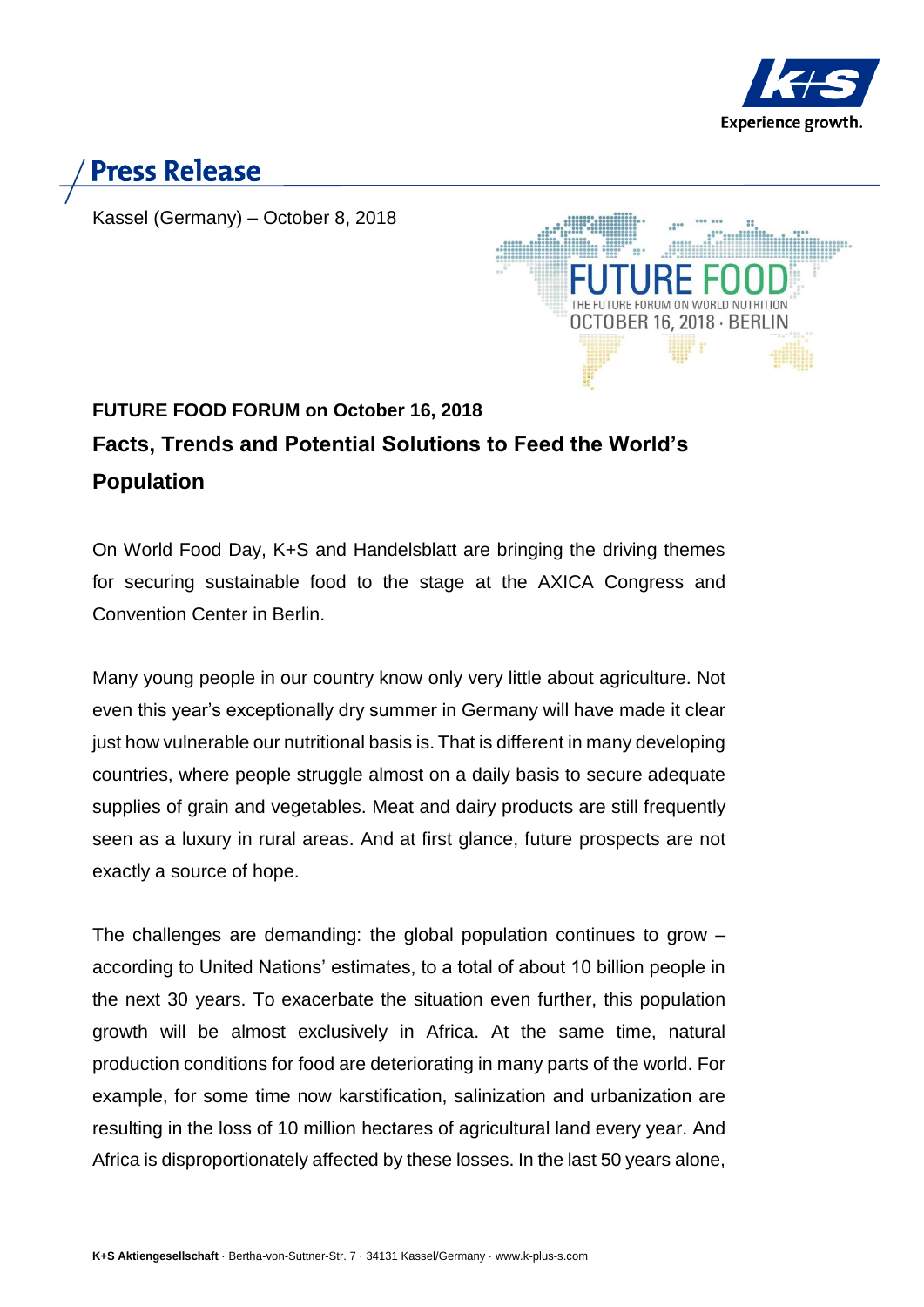Page 2 of the press release "Facts, Trends and Potential Solutions to Feed the World's Population", October 8, 2018

fertile areas the size of France (650,000 square kilometers) have been transformed into barren steppes and deserts.

In view of these menacing findings, the company K+S Aktiengesellschaft in cooperation with the Handelsblatt Research Institute, has compiled the most important facts and arguments about "World Nutrition" on a scientific basis. The central question is how adequate supplies of food can be secured in future for growing populations in emerging and developing countries, while areas of agricultural land continue to shrink.

The presentation is in the form of a fact book presented by Prof. Bert Rürup, President of the Handelsblatt Research Institute and Chief Economist of the the Handelsblatt at this year's FUTURE FOOD FORUM. The explanation of complex content using graphics, provides a broad readership with easy access to the subject matter. Although information graphics and plausible statistics alone cannot cover the whole issue of world nutrition exhaustively, they do provide a serious basis for a fruitful discussion about practical solutions.

Creative ideas and sustainable strategies for ensuring world food production provide the central focus for the day; these issues will be discussed in an active dialogue with Handelsblatt editors and will be vividly illustrated with multimedia elements.

Further keynote speakers will be Dr. Gerd Müller, German Federal Minister for Economic Cooperation and Development, Dr. Tassos Haniotis, Director of Strategy, Simplification and Policy Analysis at the European Commission's Directorate-General for Agriculture and Rural Development, as well as Arif Husain, Chief Economist and Head of Analysis and Trends in food safety at the World Food Program of the United Nations.

## Please note:

More information about the program and chance to register for the "Future Food Forum" available at [http://www.future-food-forum.de/en.](http://www.future-food-forum.de/en/index.html?hidecontainer=true)